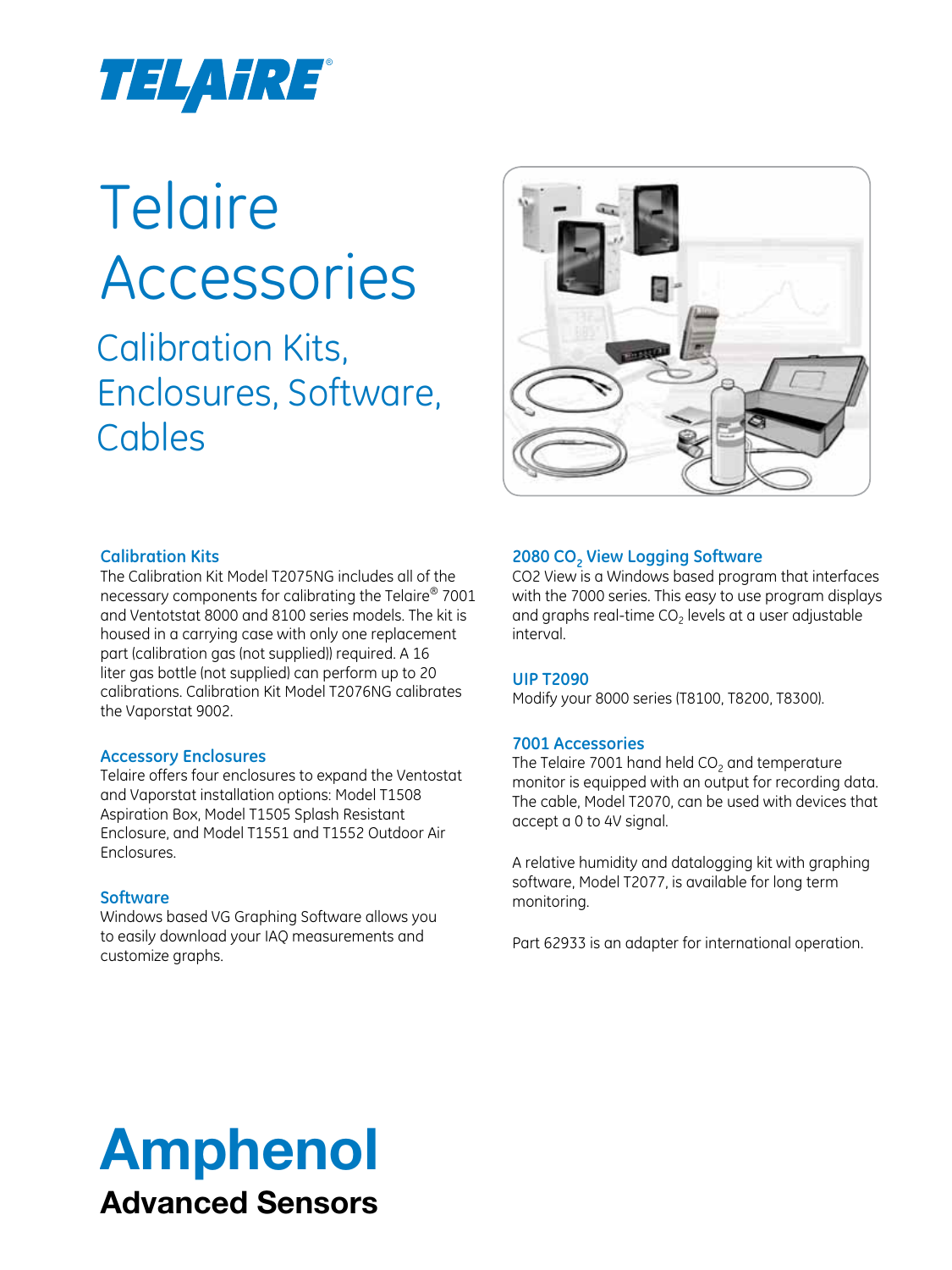# Calibration Kits T2075NG and T2076NG

## **Calibration Process**

The calibration is simple and can be done in just a few minutes. Each  $CO<sub>2</sub>$  model has a calibration process similar to the following:

- Connect the tubing assembly to the sensor and connect the regulator to the gas bottle.
- Initiate the calibration process by using the sensor buttons and display.
- The process is automatically run by the sensor and will signal upon completion.
- Last, disconnect the tubing and gas regulator.

## **T2075NG Components**

The Calibration Kit Model T2075NG includes:

- Instruction sheet
- Tubing assembly
- • Gas regulator with gauge
- Carrying case.

Calibrates the following models:

- • Ventostat 8000 and 8100 Series
- • Telaire 7000 Series
- Use in conjunction with UIP software for T8000 series (T8100, T8200, T8300)



The illustration shows the complete set-up for calibrating a sensor with display.

\*Nitrogen gas not included. Requires disposable gas tank: CGA600, 99.95% Nitrogen 20 bar fill pressure, approximately one liter.

## **T2076NG Components**

The Calibration Kit Model T2076NG includes:

- Instruction sheet
- Tubing assembly
- • Gas regulator with gauge
- Carrying case.
- Flow Meter

Calibrates the following models:

• Vaporstat 9002

\*Nitrogen gas not included. Requires disposable gas tank: CGA600, 99.95% Nitrogen 20 bar fill pressure, approximately one liter.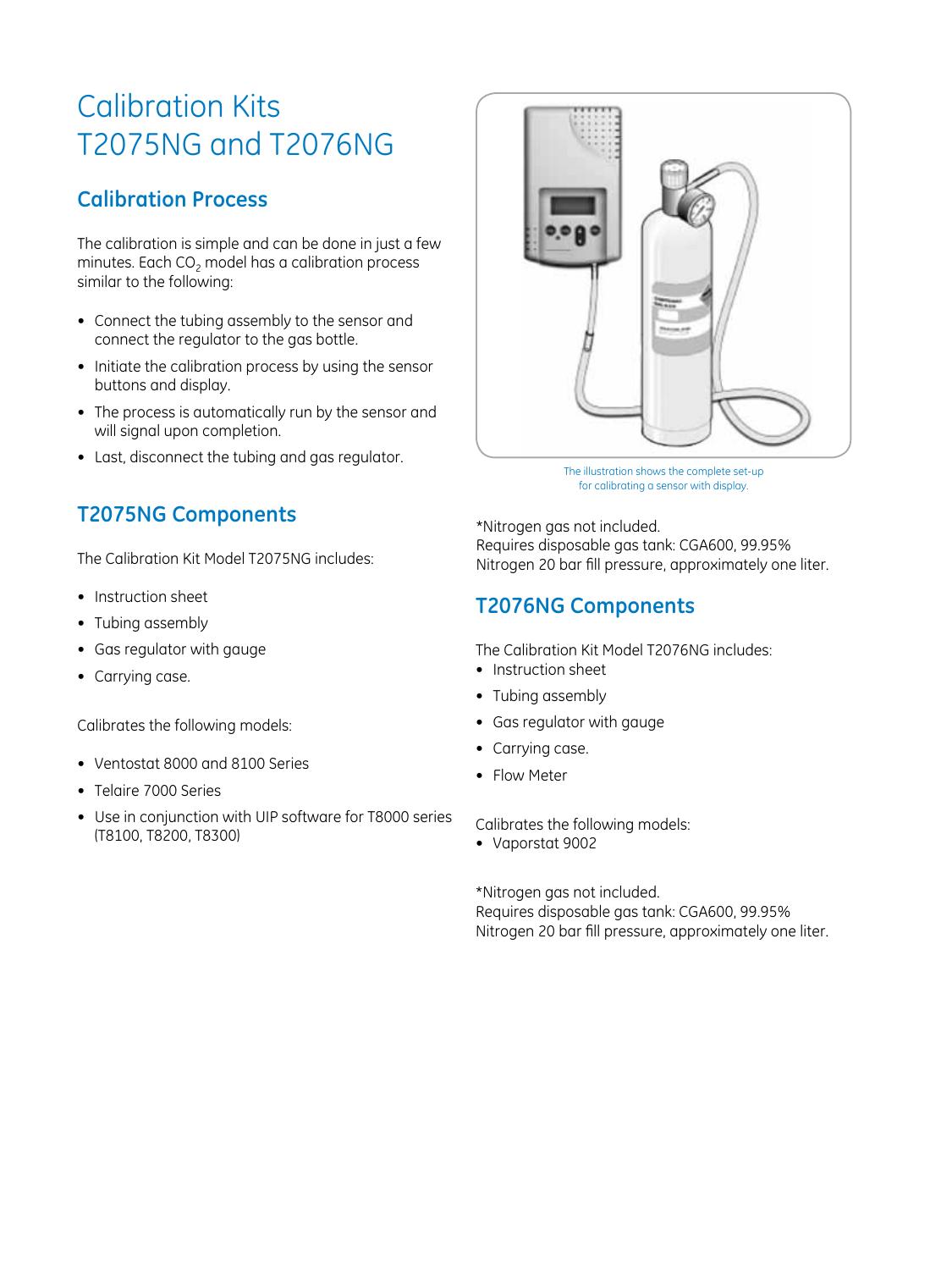## Enclosures **Specifications**

Enclosures are compatible with all Ventostat 8000 series (except the 8003 and 8009) and Vaporstat 9002 models.

#### **T1508 Aspiration Box**

The Model 1508 is designed for in-duct sampling of  $CO<sub>2</sub>$  concentrations at flow rates greater than 400 fpm. Clear cover allows for observation of the sensor. Enclosure is screwed to the duct with probe inserted into airstream. Air sampling probe is 1 in (25.4 mm) diameter and 8 in (203.2 mm) long. Enclosure (ABS plastic) has knockouts for conduit connection.  $CO<sub>2</sub>$ Sensor not included.

#### **T1505 Splash Resistant Enclosure**

The Model 1505 is designed to protect the sensor in damp or wet environments which might occur in agricultural, industrial or food processing environments. This enclosure (ABS plastic) is designed to protect the sensor from dripping or sprayed water. The transparent cover allows for viewing of the sensor/display. Four diffusion ports allow for entry of  $CO<sub>2</sub>$ . Knockouts are provided for conduit connection. Response time of the sensor is slowed to approximately 30 minutes to measure a 90% step change in concentrations. Enclosure is designed to screw directly to a wall.  $CO<sub>2</sub>$ sensor not included.

#### **T1551 Outside Air Enclosure**

The Model 1551 is a rugged weatherproof enclosure (ABS plastic), designed to allow the 8000 series sensor to operate in an outdoor environment and/or where ambient temperatures are below freezing. The 1551 is ideal for monitoring outside air or  $CO<sub>2</sub>$  as a surrogate for combustion fumes in parking garages, tunnels and loading docks. This enclosure features a temperature control circuit and internal heaters to maintain the sensor within its normal operating temperature range, even if temperatures outside the enclosure are as low as –20°F (-29°C). Four diffusion ports allow for entry of  $CO<sub>2</sub>$ . Response time of the sensor is slowed approximately 30 minutes to measure a 90% step change in concentrations. Enclosure is designed to screw directly to a wall.  $CO<sub>2</sub>$  sensor not included.



#### **T1552 Outside Air Enclosure**

The Model 1552 is a rugged weatherproof enclosure (ABS plastic), designed to allow the 8000 series sensor to operate in an outdoor environment and/or where ambient temperatures are below freezing. The 1552 is ideal for monitoring outside air or  $CO<sub>2</sub>$  as a surrogate for combustion fumes in parking garages, tunnels and loading docks. This enclosure features a temperature control circuit and internal heaters to maintain the sensor within its normal operating temperature range, even if temperatures outside the enclosure are as low as -20°F (-29°C). Four diffusion ports allow for entry of  $CO<sub>2</sub>$ . Response time of the sensor is slowed to approximately 30 minutes to measure a 90% step change in concentrations. Enclosure is designed to screw directly to a wall.  $CO<sub>2</sub>$  sensor not included. Power consumption is 24V, 1.5 Amp (max), and includes the Ventostat 8000 series.

#### **Power Consumption**

24V, 1.5 Amp (maximum) – including sensor